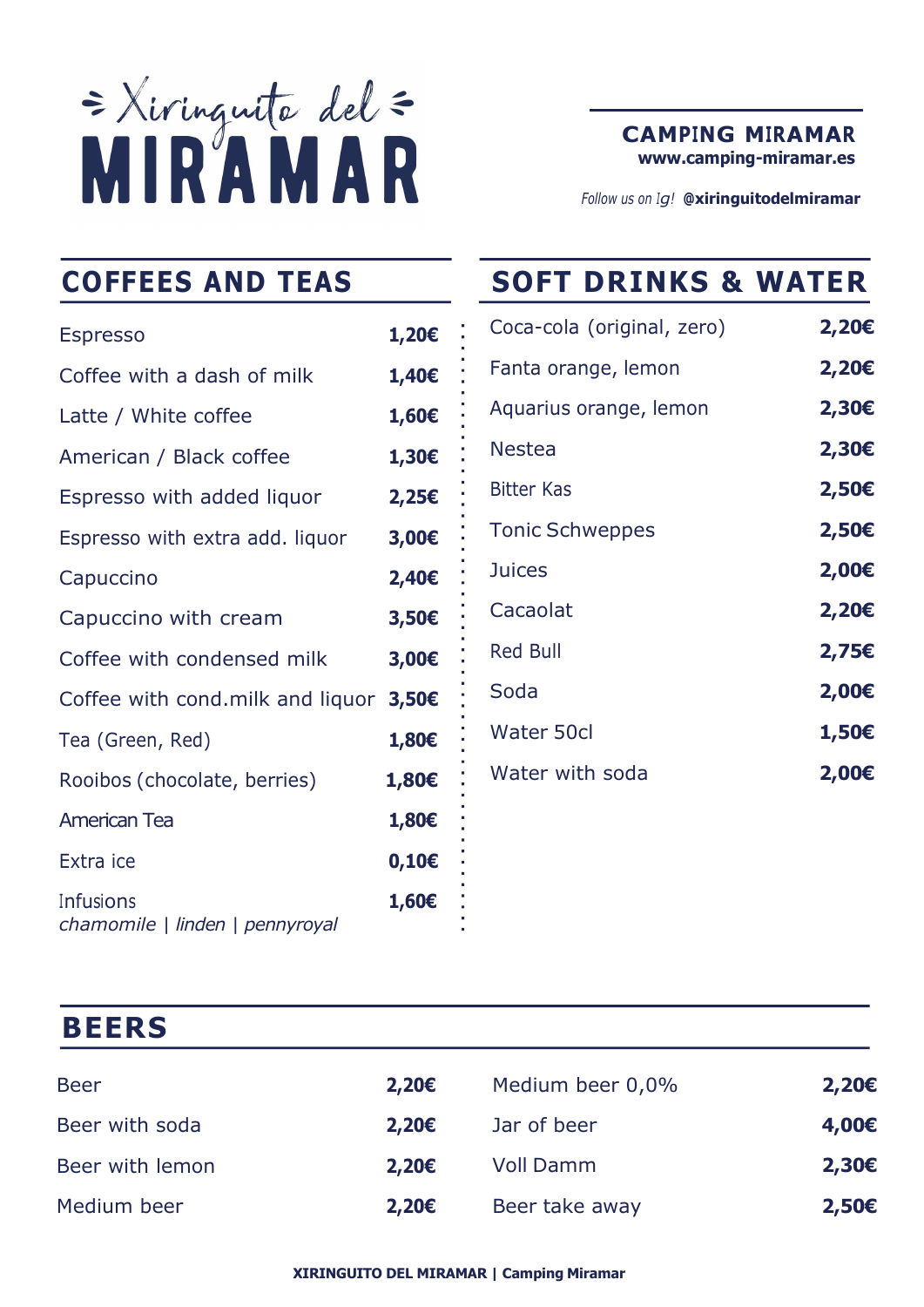

www.camping-miramar.es

Follow us on Iq! @xiringuitodelmiramar

# LIQUEUR

| <b>Terry</b>               | $3,50$ €       | Herbal liqueur              | 4,00€          |
|----------------------------|----------------|-----------------------------|----------------|
| Soberano                   | $3,50$ €       | Frangelico liqueur          | 4,50€          |
| Magno                      | 3,756          | Pippermint                  | 3,50€          |
| Anís del mono              | 3,50€          |                             |                |
| Marie Brizard              | $3,50\epsilon$ | <b>WINES &amp; SANGRÍAS</b> |                |
| Ron Pujol                  | $3,50\epsilon$ | Glass of red house wine     | 2,00€          |
| Pacharan                   | 3,50€          | Glass of white house wine   | 2,00€          |
| Cointreau                  | 4,00€          | Glass of rosé house wine    | 2,50€          |
| <b>Ricard</b>              | 4,00€          | Red / White / Rosé wine     | 10,90€         |
| <b>Baileys Irish Cream</b> | 4,50€          | Glass of sangria            | $3,50\epsilon$ |
| "Crema Catalana" liqueur   | 4,50€          | Glass of cava's sangria     | 5,00€          |
| Rice cream liqueur         | 4,50€          | Wine's sangría              | 11,90€         |
| Lemon liqueur              | 4,00€          | Cava's sangría              | 14,90€         |
| Apple / peach liqueur      | 4,00€          | "Tinto de verano"           | $3,50\epsilon$ |
| Licor 43                   | 4,50€          | Codorniu Mediterránea       | 13,90€         |
| Shot                       | 3,00€          | Cava Dibón Brut Rosé        | 10,90€         |

## **COMBINED**

| <b>WHISKY</b>       |            | <b>VODKA</b> |       | <b>RON</b>     |       |
|---------------------|------------|--------------|-------|----------------|-------|
| J.B                 | 5,50€      | Smirnoff     | 5,50€ | Bacardi        | 5,50€ |
| <b>Ballantine's</b> | 6,50€      | Absolut      | 6,50€ | Cacique        | 5,50€ |
| <b>Cutty Sark</b>   | $5,50 \in$ |              |       | Brugal Añejo   | 6,50E |
| Jack Daniel's       | 8,50€      |              |       | <b>Barceló</b> | 6,50€ |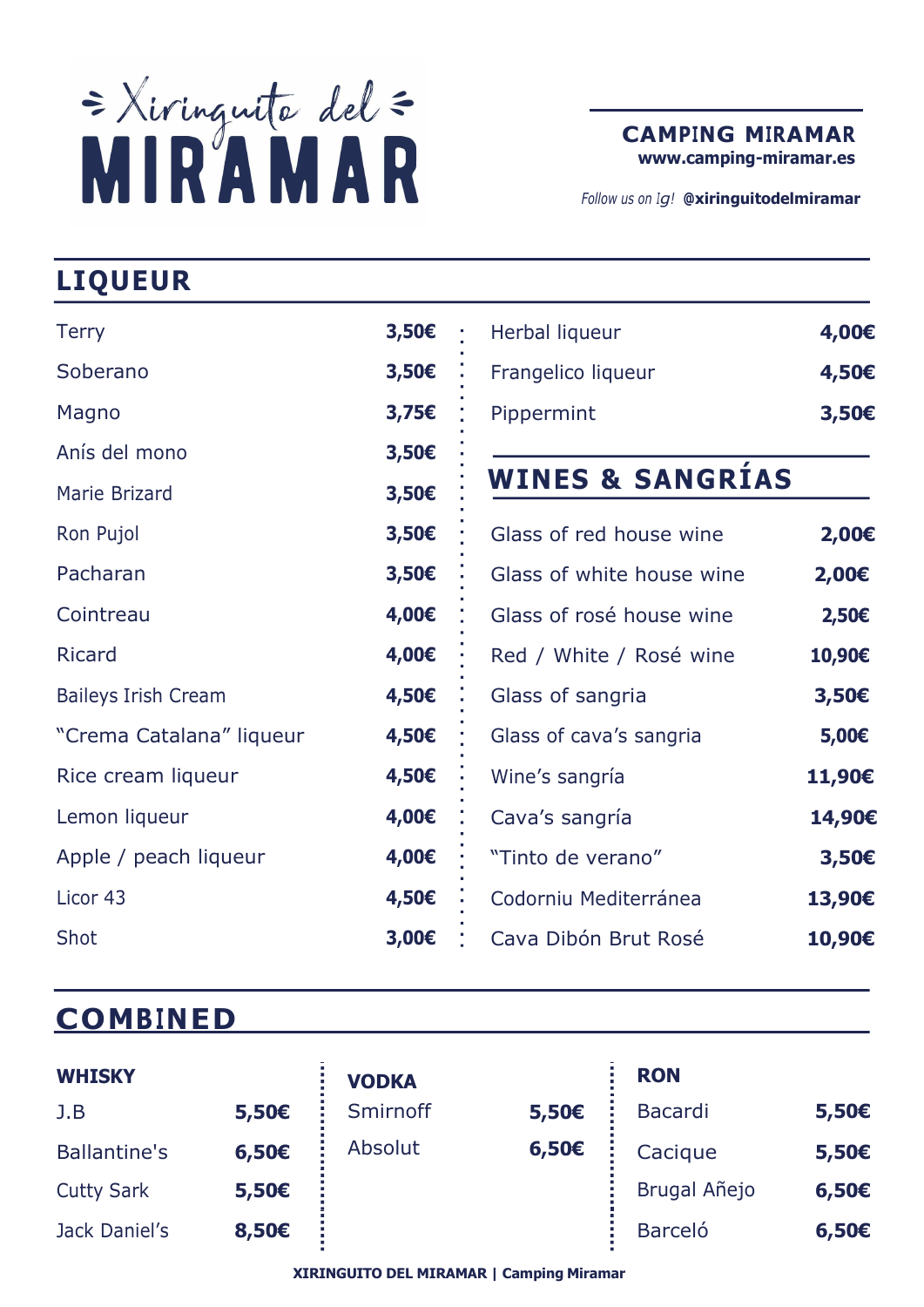

CAMPING MIRAMAR

www.camping-miramar.es

Follow us on Iq! @xiringuitodelmiramar

# GIN TÓNIC

| Beefeater, original tonic, lemon               | $5,50\epsilon$ |
|------------------------------------------------|----------------|
| Tanqueray, original tonic, lemon               | 6,50E          |
| Seagram's, original tonic, orange              | 6,50E          |
| Bombay Shappire, original tonic, lime          | 7,50€          |
| Puerto de Indias, original tonic, strawberries | 7,80€          |
| Hendricks, original tonic, pepper, cucumber    | $9,50\epsilon$ |
| Bulldog, original tonic, lime                  | $9,50 \in$     |
|                                                |                |

# **COCTELERÍA**

| Mojito: old Ron, sugar, lime, soda, mint                                  | 5,50€          |
|---------------------------------------------------------------------------|----------------|
| Mojito fresa: old Ron, sugar, strawberries, soda, mint                    | 6,50E          |
| Mojito frutas del bosque: old Ron, sugar, berries, soda, mint             | $6,50 \in$     |
| Caipiriña: Sugarcane liquor, sugar, lime                                  | 6,50E          |
| Caipiriña La Mar Salada: Frangelico, brown sugar, lime juice              | 6,50E          |
| Piña colada: Malibú, pineapple juice, coco cream                          | 7,50€          |
| <b>Coco loco:</b> white Ron, vodka, tequila, coco cream, lime juice       | 8,50€          |
| <b>Brisa Marina:</b> Vodka, grenadine, orange juice, lime                 | 7,50€          |
| Tequila Sunrise: Tequila, orange juice, grenadine                         | 6,50E          |
| Margarita: Tequila, Cointreau, lime, salt                                 | 7,50€          |
| San Francisco: orange juice, lemon juice, peach juice,<br>grenadine, soda | $5,50\epsilon$ |
| <b>Americano:</b> Tanqueray, Campari, soda water                          | $5,50 \in$     |